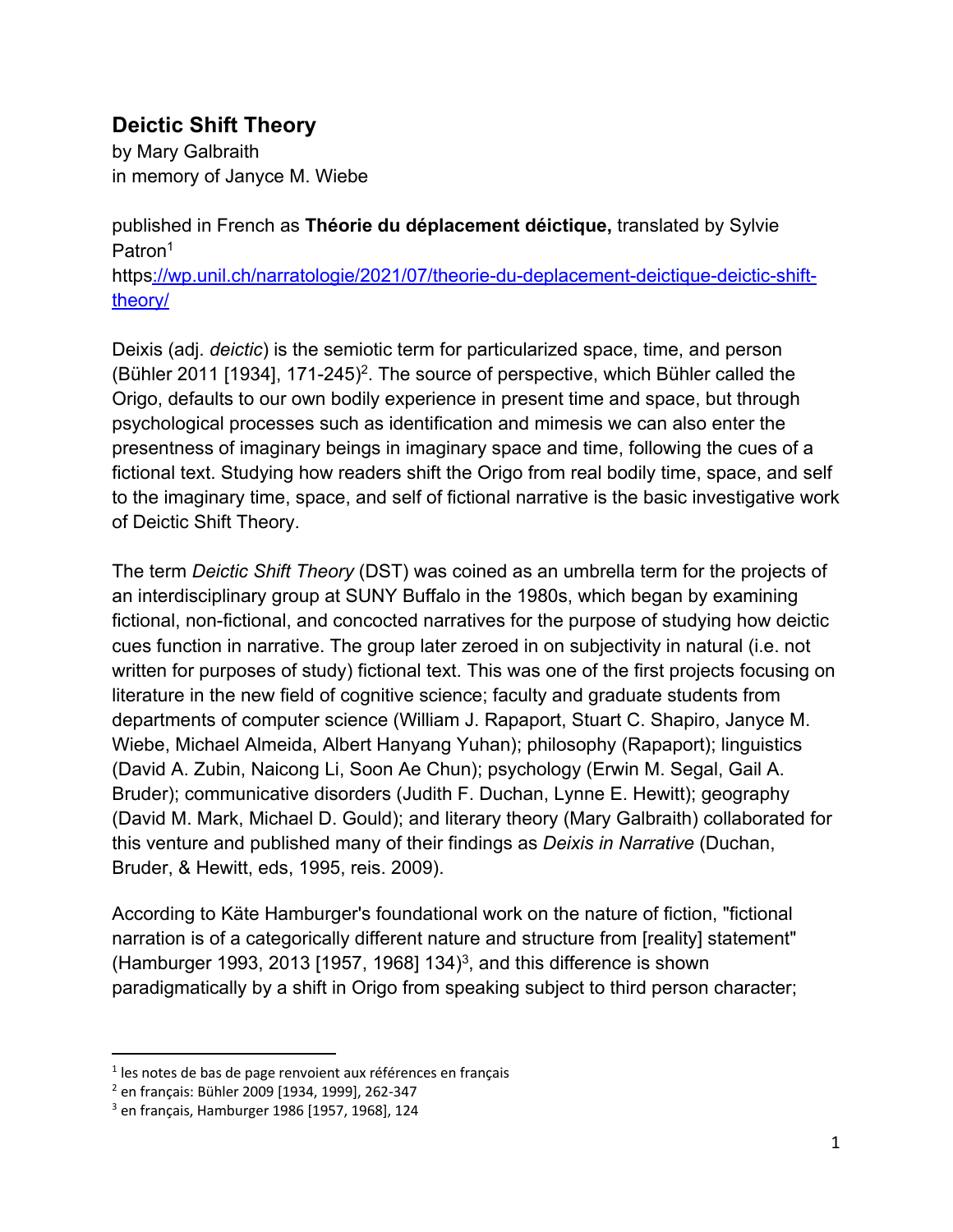Dorrit Cohn aptly summarizes Hamburger's thesis on fictionality as the "dislocation of the 'I-origin' from speaking self to silent other" (Cohn 1999 [1989], 24) 4.

In everyday conversation, speakers declare themselves as "I" and their interlocutors as "you," and they speak of private subjective experience using the first person pronoun. In fiction, a character's interiority is often expressed in the third person without modal qualification. In Japanese, for example, the private experience of third-person characters in non-reportive fiction is marked as emanating directly from the character's subjective experience. S.-Y. Kuroda uses the sentence *Mary wa sabisii* ("Mary is lonely") (Kuroda 2014 [1973],  $44$ <sup>5</sup> to demonstrate the difference. This sentence would be anomalous if it appeared in a nonfictional context; the expected form would indicate that Mary is judged to be lonely based on outer appearance: "*Mary wa sabisii ni tagaini"* ("Mary must be lonely") (*ibid.*, 41)6. Competent readers of fiction accept third-person subjectivity as normal even though in reality we have no first-person access to how "third-persons" feel. We realize that fictional characters are brought into existence by authors who can present their characters' inner lives without qualification because ultimately, the source of this knowledge is the author's imagination.

DST, then, inquires into the nature of fictional time, space, and person by studying the behavior of deixis in natural narrative and how readers follow these cues. Here is a sampling of topics investigated in the 1980s by the SUNY Buffalo Graduate Group in Cognitive Science:

What do we do as readers, deictically and phenomenologically, when we shift our attention from an immediate live situation to a work of imagination? (see Bühler 2011 [1934], 171-245; Segal in Duchan, Bruder & Hewitt, eds, 2009 [1995], 61-78)

How do we recognize when a work of fiction shifts from the experience field of one subjective character to another, or from objective narration to the experience field of a subjective character? (see Banfield 2019; Galbraith, Wiebe, Hewitt, Bruder & Wiebe, in Duchan *et al* 2009 [1995], resp.19-59, 263-286, 325-339, 341-356)

In addition to personal pronouns, what specific linguistic and grammatical categories- e.g. definite articles, temporal and spatial adverbial phrases, verb tense, modality, expressive elements, verbs of inner action, embedding--behave differently in reportive and non-reportive narratives? (see Hamburger 1973; Fillmore 1975; Banfield 2019; Kuroda 2014; Cohn 2020; Bruder in Duchan *et al* 2009 [1995], 243-260)

<sup>4</sup> en français: Cohn 2001 [1989, 1999], 44; le terme traduit par *deplacement* est içi *dislocation [NdT]*

*<sup>5</sup>* en français: Kuroda 2012, 61

<sup>6</sup> en français: *ibid.*, 58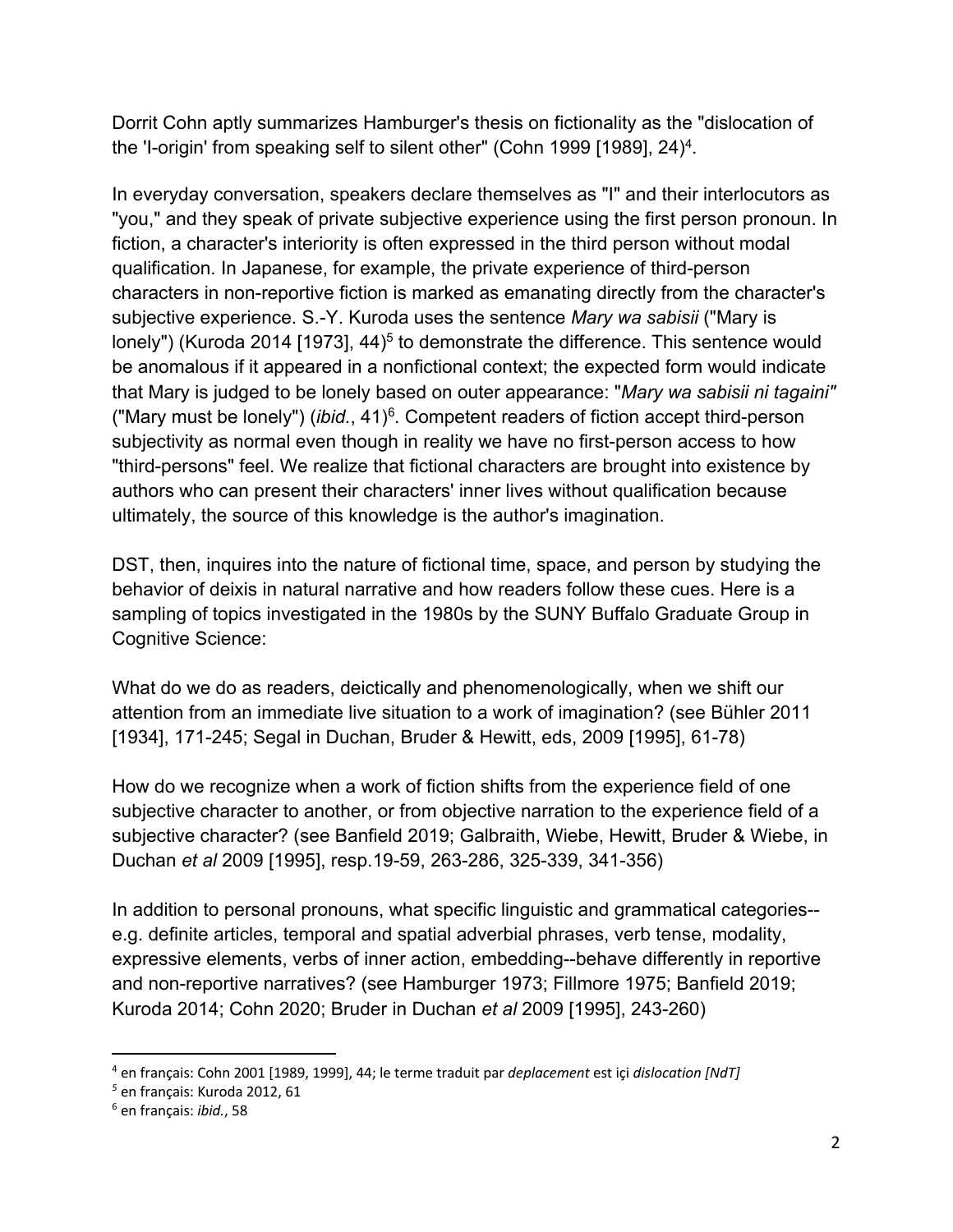In terms of reader experience and belief structure, how is reading a fictional narrative different from reading a non-fictional narrative? (Hamburger 1973 [1957]<sup>7</sup>; Kuroda 2014 [1973]<sup>8</sup>; Rapaport & Shapiro in Duchan *et al* 2009 [1995], 107-128)

How are a person's nonfictional knowledge and beliefs brought into play in the reading of fiction? (see Segal, Shapiro & Rapaport, Rapaport & Shapiro in Duchan *et al* 2009, resp. 3-17, 79-105, 107-128)

At what age are children able to produce deictically organized imaginative stories and what is noticeable about children's first narratives? (see Duchan in Duchan *et al* 2009 [1995], 227-241)

Can a computer algorithm be designed to detect shifts between objective and subjective contexts in fictional narrative? (see Shapiro & Rapaport, Almeida, Yuhan & Shapiro, Wiebe in Duchan *et al* 2009 [1995], 79-105, 159-189, 191-225, 263-286)

How are SELF characters (i.e. characters whose interiority is represented in a work of fiction) created in novels written in languages other than German, French, Japanese, and English (the four languages used as demonstration texts by Hamburger<sup>9</sup>, Banfield<sup>10</sup>, and Kuroda<sup>11</sup>)? (see Zubin & Hewitt, Li & Zubin, Chin & Zubin in Duchan *et al* 2009 [1995], 129-157, 287-307, 309-323)

Is the language of fiction itself fictional? (see Galbraith in Duchan *et al* 2009 [1995], 19- 59)

DST evolved its own heuristics for studying deixis and fictional subjectivity based on the work of Karl Bühler, Käte Hamburger, Charles Fillmore, Ann Banfield, and S.-Y. Kuroda. There was general consensus in the Buffalo deixis group on (1) the advantages of interdisciplinary collaboration on our topic, 2) the persuasiveness of Hamburger's, Banfield's, and Kuroda's arguments that fictional works are creations of the imagination and fictive narrators are not structurally necessary to tell a story; 3) the characteristics of objective and subjective narration, and 4) the feasibility of creating an algorithm that can track deictic cues in fictional texts. There was disagreement about whether manufactured objects would ever be sentient and what would constitute evidence of this sentience.

<sup>&</sup>lt;sup>7</sup> en français: Hamburger 1986 [1957, 1968]<br><sup>8</sup> en français: Kuroda 2012

 $9$  en français: Hamburger 1986 [1957, 1968]

<sup>10</sup> en français: Banfield 1995 [1982]

<sup>11</sup> en français: Kuroda 2012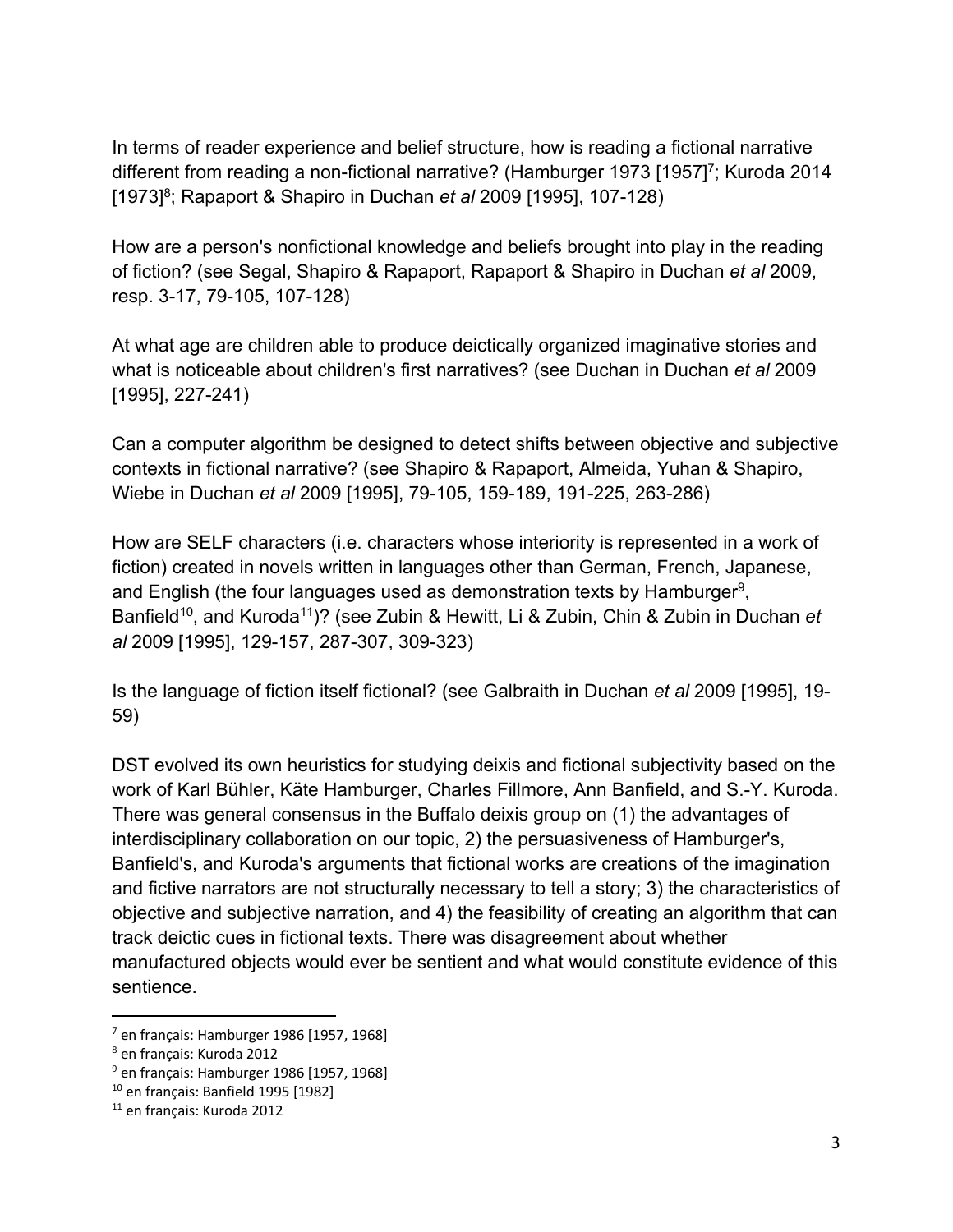Phenomenological and epistemological approaches to DST blend easily with enactive and embodied narrative theory because they define fictional self more as pre-reflective experiencing than as articulate speaking. Enactive approaches share with DST a stress on the performative and motor features of reader immersion as well as the importance of unselfconscious experience to figural self (Caracciolo 2012). Because DST subscribes to Kuroda's epistemologically based definition of fictionality while also honoring Hamburger's radical insights into the differences between reality statement and fictional creation, it considers imaginary first-person narration to be just as fictional as narration that alternates between objective narration and third-person subjectivity.

In sum, the topic of DST lends itself to the combination of phenomenological and empirical methodologies in the manner called for by Maurice Merleau-Ponty (2003  $[1995]^{12}$ ). In the Buffalo group, the computational models used by the computer scientists stimulated those in the humanities and social sciences to further operationalize their identification of deictic cues. Conversely, those in the humanities and social sciences challenged those in the computer sciences to do justice to the nuances of literary text (see Duchan *et al* 2009 [1995], xi-xvi). The group goal of programming a computer to track deictic cues in fictional narrative led to spirited group discussion: what does it mean to say that a computer "reads" an artistic creation such as a novel? Literary theory in the late 20th century largely shied away from aesthetics, and so did not supply a clear distinction between *Verstand* (explanatory understanding) and *Verstehen* (understanding as undergoing an experience); this difference is key to the definition of deictic shifts. Unsurprisingly, these disputes were not conclusively resolved, but the combination of computational, phenomenological, and linguistic methods in the group's work nevertheless proved remarkably harmonious in practice (Duchan *et al* 2009 [1995], xi-xvi; Galbraith, phone and email communication with group members).

Deictic Shift Theory draws from and contributes to a wide spectrum of scholarship and research: narrative theory, cognitive poetics, literary linguistics, computational models of reading, evolutionary language theory, neurobiology of imagination, and theory of immersive and enactive reading. Centers, journals, and conferences devoted to theorizing deixis in literature have multiplied in the 21st century, and the scope and importance of deixis studies continue to grow.

<sup>12</sup> en français: Merleau-Ponty 1995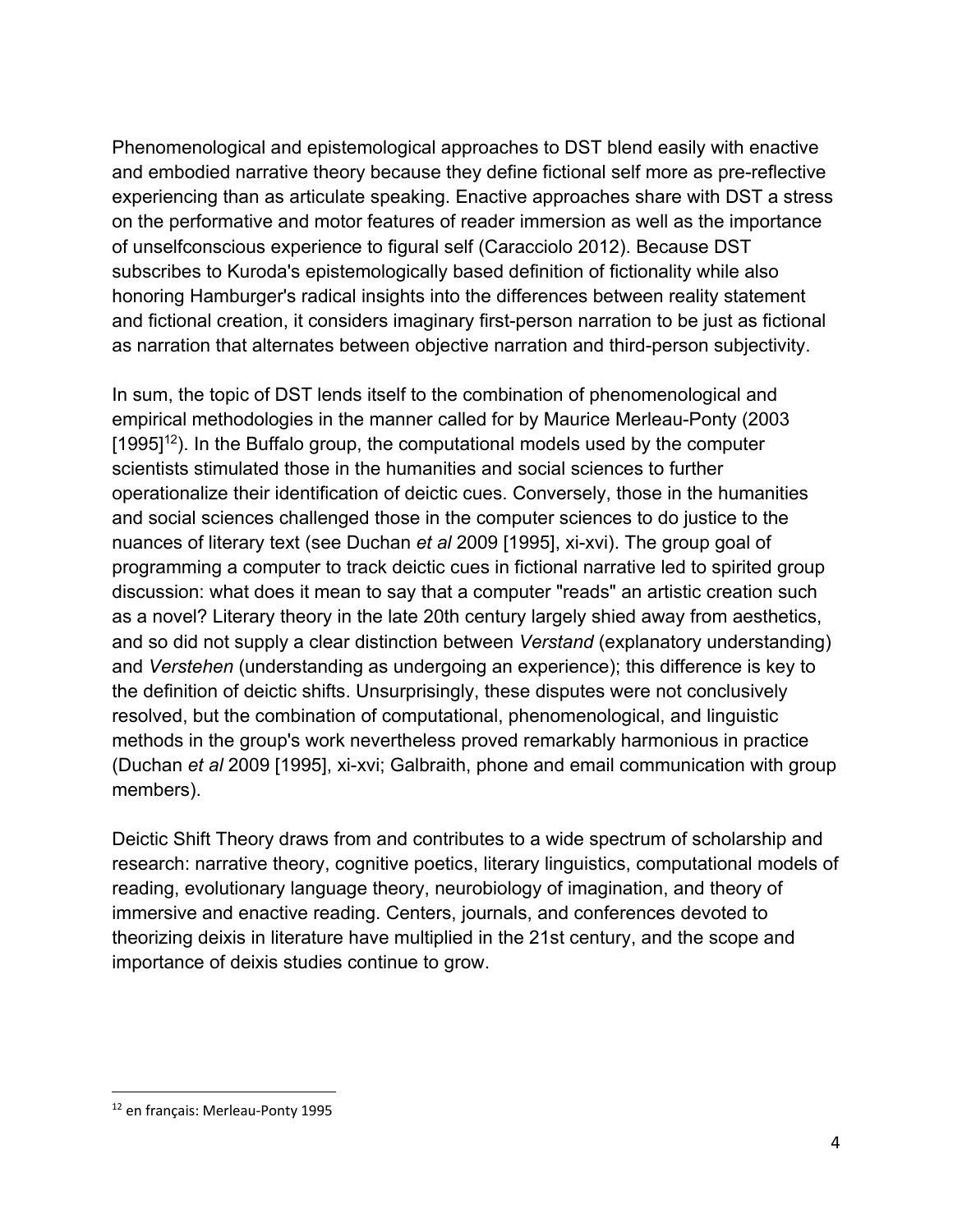**References in English**

Banfield, Ann (2014 [1982]). *Unspeakable Sentences: Narration and Representation in the Language of Fiction*. London: Routledge et Kegan Paul. Reprinted "Routledge Revivals."

Banfield, Ann (2019). *Describing the Unobserved and Other Essays: Unspeakable Sentences after* Unspeakable Sentences. Edited by Sylvie Patron. Newcastle-upon-Tyne: Cambridge Scholars Publishing.

Bühler, Karl (2011 [1934]). *Theory of Language: The Representational Function of Language*. Translated by Donald Fraser Goodwin. Amsterdam: John Benjamins.

Caracciolo, Marco (2012). "Fictional Consciousnesses: A Reader's Manual." *Style* 46 (1): 46-65.

Cohn, Dorrit (2020 [1978]). *Transparent Minds: Narrative Modes for Presenting Consciousness in Fiction*. Princeton: Princeton University Press.

Cohn, Dorrit (1999 [1989]). "Fictional versus Historical Lives: Borderlines and Borderline Cases." In *The Distinction of Fiction*, pp. 18-37. Baltimore, MD: Johns Hopkins University Press.

Duchan, Judith F., Gail A. Bruder and Lynne E. Hewitt (eds.) (2009 [1995]). *Deixis in Narrative: A Cognitive Science Perspective*. Hillsdale, NJ: Lawrence Erlbaum Associates. Transferred to Digital Printing, London: Routledge.

Fillmore, Charles J. (1997 [1975]). *Lectures on Deixis*. Cambridge: Cambridge University Press.

Galbraith, Mary (2009 [1995]). "Deictic Shift Theory and the Poetics of Involvement in Narrative." In *Deixis in Narrative: A Cognitive Science Perspective*, edited by Judith F. Duchan, Gail A. Bruder, and Lynne E. Hewitt, 19-59. Hillsdale, NJ: Lawrence Erlbaum Associates.

Galbraith, Mary (2021). "Silent Self and the Deictic Imaginary: Hamburger's Radical Insight." In *Optional-Narrator Theory: Principles, Perspectives, Proposals*, edited by Sylvie Patron, 203-221. Lincoln: University of Nebraska Press.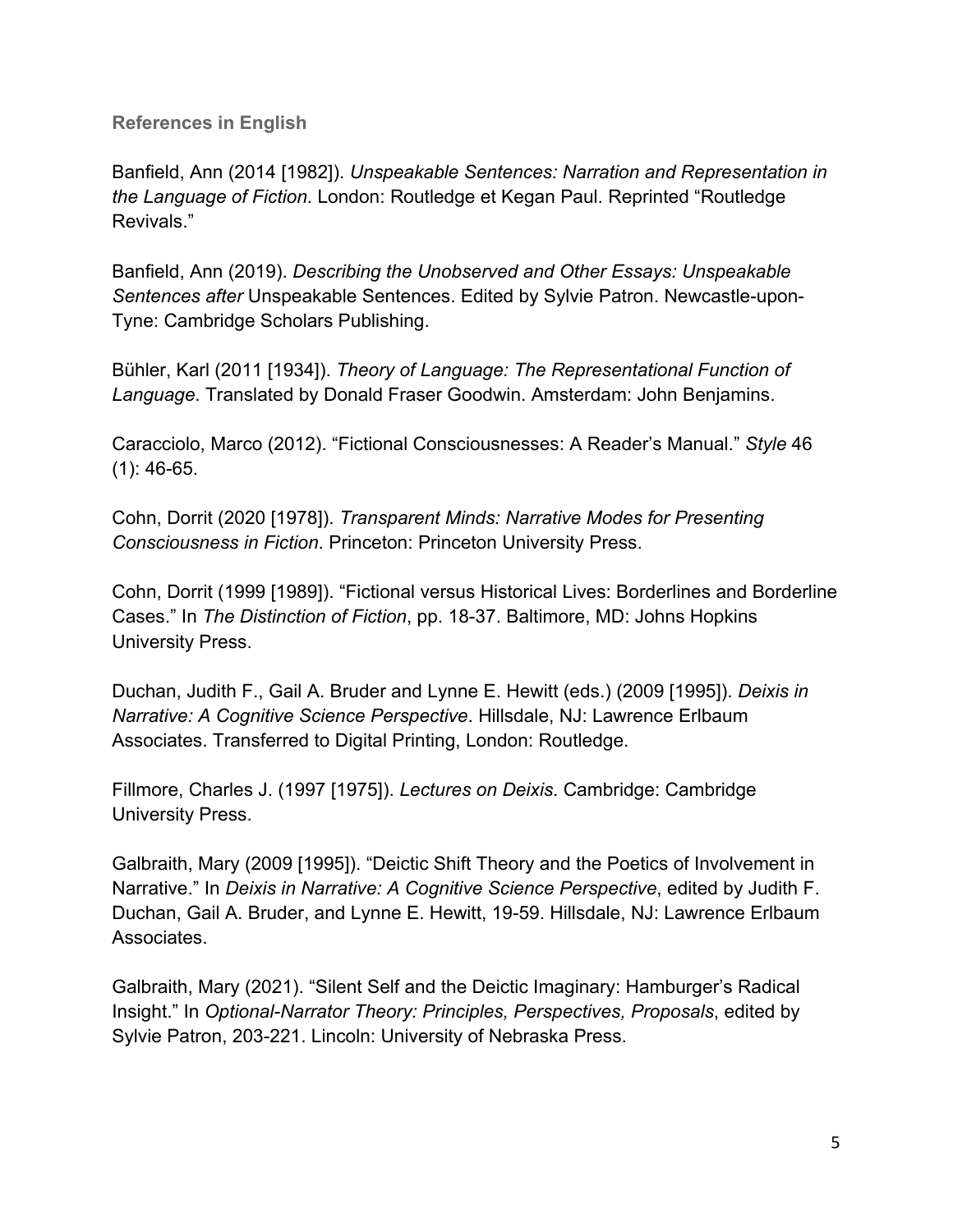Hamburger, Käte (1993, 2013 [1957, 1968]). *The Logic of Literature*. Translated by Marilynn J. Rose. Bloomington, IN: Indiana University Press. 2<sup>nd</sup> revised edition.

Kuroda, S.-Y. (2014 [1973]). "Where Epistemology, Style, and Grammar Meet: A Case Study from Japanese." *Toward a Poetic Theory of Narration: Essays of S.-Y. Kuroda*. Edited by Sylvie Patron, 38-59. Berlin: De Gruyter.

Merleau-Ponty, Maurice, and Dominique Séglard (2003 [1995]). *Nature: Course Notes from the Collège De France*. Translated by Robert Vallier. Evanston, IL: Northwestern University Press.

## **Références en français (1)**

Banfield, Ann (1995 [1982]), *Phrases sans parole. Théorie du récit et du style indirect libre*, traduit de l'anglais (États-Unis) par Cyril Veken, Paris, Le Seuil.

Banfield, Ann (2018), *Nouvelles phrases sans parole. Décrire l'inobservé et autres essais*, traduits de l'anglais (États-Unis) par Jean-Marie Marandin, Nicole Lallot et Sylvie Patron, textes rassemblés, édités et présentés par Sylvie Patron, Saint-Denis, Presses universitaires de Vincennes.

Bühler, Karl (2009 [1934, 1999]), *Théorie du langage. La fonction représentationnelle*, traduction de l'allemand, notes et glossaire par Didier Samain, Marseille, Agone.

Cohn, Dorrit (2001 [1989, 1999]), « Vies fictionnelles *vs* vies historiques. Limites et cas limites », in *Le Propre de la fiction*, traduit de l'anglais par Claude Hary-Schaeffer, Paris, Le Seuil, pp. 35-63.

Galbraith, Mary (à paraître), « L'imaginaire déictique et le moi silencieux : la conception radicale de Käte Hamburger », in Sylvie Patron, éd., *La Théorie du narrateur optionnel : principes, perspectives, propositions*, manuscrit en cours de soumission.

Kuroda, S.-Y. (2012), « Où l'épistémologie, le style et la grammaire se rencontrent. Examen d'un exemple japonais », *Pour une théorie poétique de la narration*, essais de S.-Y. Kuroda, traduits de l'anglais (États-Unis) par Cassian Braconnier, Tiên Fauconnier et Sylvie Patron, introduction, notes et édition de Sylvie Patron, Paris, Armand Colin, pp. 55-80.

Hamburger, Käte (1986 [1957, 1968]), *Logique des genres littéraires*, traduit de l'allemand par Pierre Cadiot, Paris, Le Seuil.